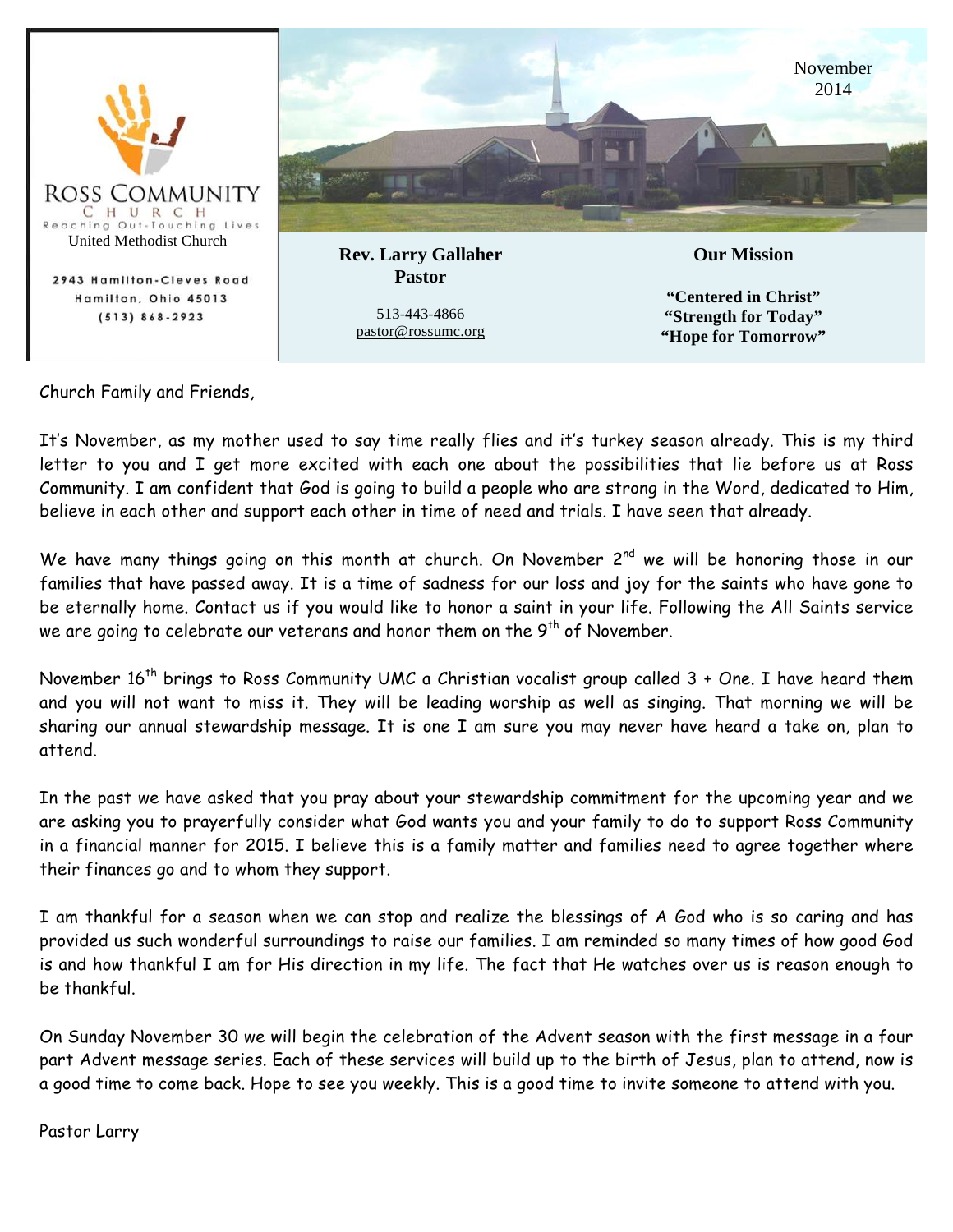## **CHI** Information Page

#### **CONTACTS**

Pastor: Rev. Larry Gallaher 513-443-4866 **Lay Leader**: Jim Rechel **Assistant Lay Leader**: Leroy Singleton **Music Director**: Sally Rechel **Pianist**: Lori Campbell / Craig Eppich **Cornett**: Karen Auffinger **Drums**: Chip Schoepf **Nursery Attendant**: Robin Montgomery (Ages birth through four years) **Prayer Chain:** Vicky Foster 513-738-3748 **Newsletter**: Phil Brown 513-868-2338 rcumcnewsletter@gmail.com

#### **ALTAR FLOWERS:**



If you would like to place flowers on the altar in memory or in honor of someone, please contact Lynn Schernbeck (738- 4959) for the date of your choice and it will be announced in the church bulletin.

#### **"Prayer Shawl Ministry"**

**Please spread the word: ------**If anyone has a family member, friend, etc. that is gravely ill, please let me know in the Sunday service, or email me at www.carolfarmer90@yahoo.com. Also contact me for more information. This program is 100% voluntary, and the Church has not spent a penny. We can also use more volunteers. Have a great day in the Lord.

*Submitted by Carol Farmer*

#### **COMMUNION**



If you are **home bound** and would like to **receive communion** please contact the church office at (513) 868-2923. Rev Larry Gallaher or Lay Leader Jim Rechel will return your call.

#### **SUNDAY MORNING SCHEDULE**

**Sunday School**  $9:15 - 10:00$ for all ages **Fellowship**  $10:00 - 10:30$ **Church Service**  $10.30$ *Children's Sunday School during Church Service*

#### **Monthly Meetings U.M. Women**

Second Tuesday of the month @ 10:00 am **Trustees, Nurture & Missions Committees** First Tuesday of the month @ 6:30 pm **Administrative Council** Second Thursday of the month @ 7:00 pm **U.M. Men** Last Saturday of the month @ 8:00 am



Please send your e-mail address to rcumcnewsletter@gmail.com if you would prefer to receive your issue of The Ross Community United Methodist Church Newsletter by e-mail.

*Please put RCUMC Newsletter in the subject line.*

Thank You, Editor

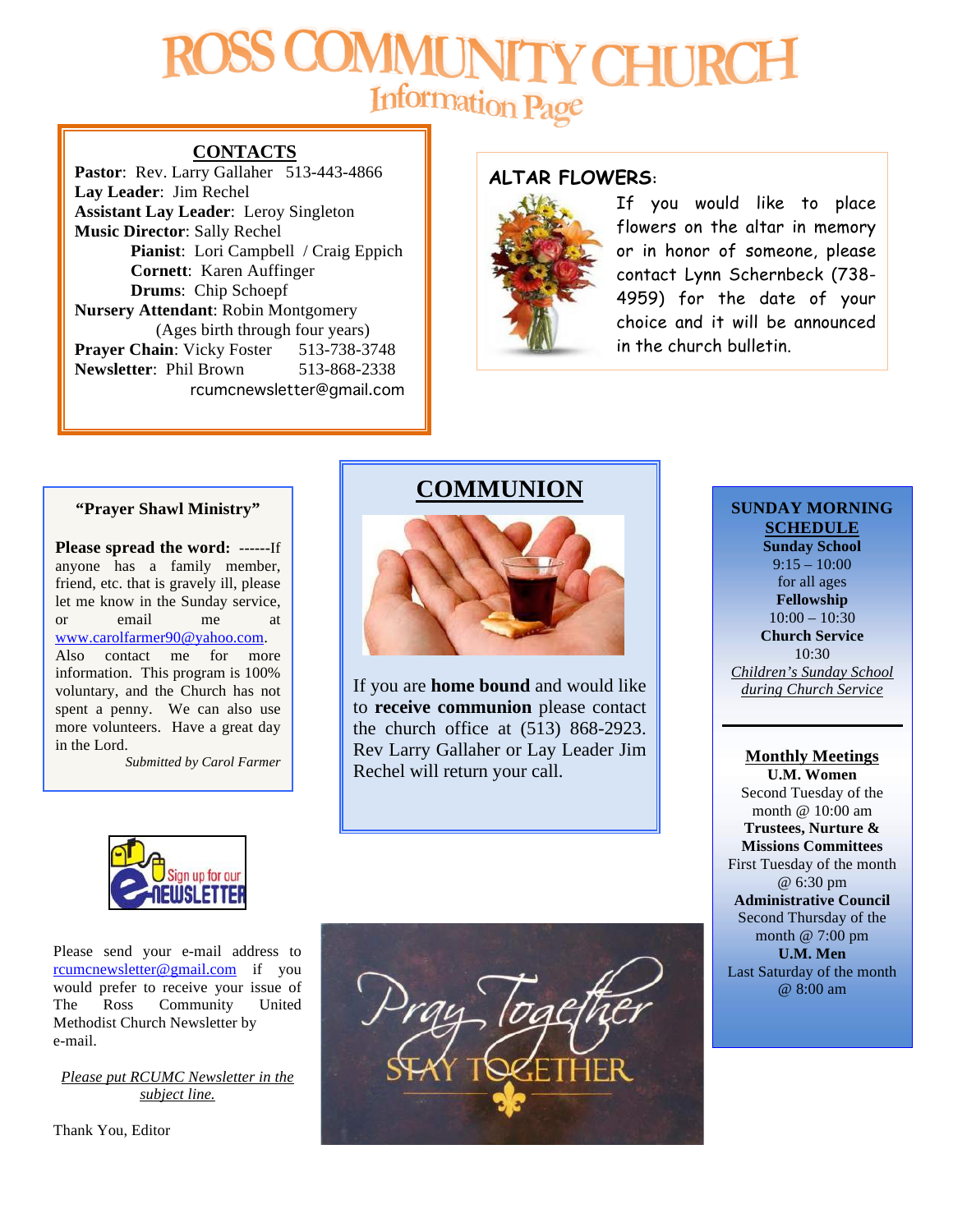### **Upcoming Church Events**



**Tuesday, November 11** - Quarterly UMW Evening Meeting All women are invited to the

dinner meeting 6 p.m. @ Bob Evans in Hamilton. Contact Judy Creasy for reservations.

**Sunday, November 16 -**

The music ministry of the group 3+1 will bless us. You may want to invite friends to this joyous occasion.

> **Saturday, November 28** – UM Men's Grits & Grace Meeting 8:00 a.m. @ Roger Creasy's home.

**Tuesday, December 2** – @ 6:30 p.m. UMW Christmas Banquet All women are invited. Dinner catered by Milillo's. Musical Entertainment. Tickets for sale beginning Nov. 2 - contact Linda Estep.



*On behalf of the choir, thank you so much for your nut orders!! As always, we have a wonderful and faithful congregation that helps out in all things "food", as well as all of the fund raising and mission efforts of our church. The nuts should be in the week before Thanksgiving, ready for eating and making favorite recipes. We will have nuts available for purchase once they arrive if you forgot to place an order. There are 5 items available for sale now after the service on Sunday: Pecan Halves, Whole Cashews, Chocolate Covered Cashews, Chocolate Covered Raisins,* 

*and Chocolate Malted Milk Balls.*





#### **Every Tuesday at 1:00 p.m.**

Wherever you are Take time to pray For Ross Community United Methodist Church Those who pass through our doors Our local community And our world community

**Amen**

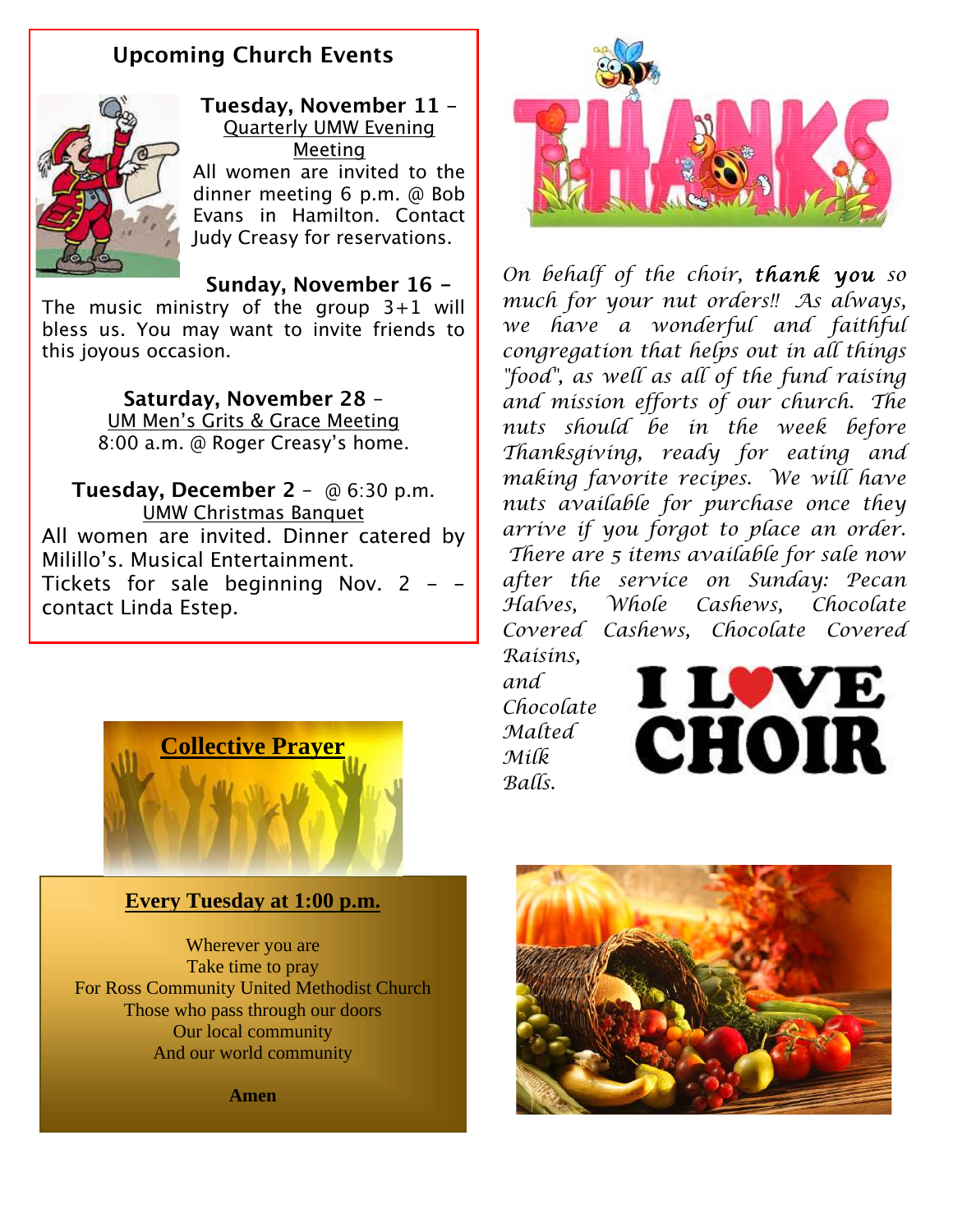## **NURTURE & MISSIONS**



*Submitted by Judy Kottman*

#### **2nd ANNUAL CRAFT FAIR**

First, I need to give a heartfelt "Thank You" to Carol Farmer for taking over the task of organizing the Craft Fair this year. She did a great job and had a total of 32 crafters. Not only was the Sanctuary overflowing with crafters, but also the halls were totally occupied with booths and Sunday School rooms provided dining areas for those who had lunch from the United Methodist Women's Café. Again we received many compliments for our organization, friendliness and helpfulness experienced by the crafters and the desire to return again next year. The warmth of our church family continued to shine throughout the long volunteer hours and we "thank" everyone who gave of their time and talents making this a real success.

This year a Silent Auction was added to the event and we thank all those who donated items to complete the themed baskets. Karen Brauch took

charge of assembling the baskets and gathering additional items to complete each theme. "Hats Off" for a great job Karen.

There are too many names to mention but we again thank everyone who pitched in to make the Craft Fair a success this year. Above all we thank The Trustees and Pastor Larry for the set up and take down time and Pastor Larry for spreading goodwill among shoppers and crafters the entire day.

From booth rentals of \$750.00 and Silent Auction \$257.00, less approximately \$300.00 advertising expense we realized a profit of approximately \$700.00.

#### **"OPERATION CHRISTMAS CHILD"**



Operation Christmas Child Shoe boxes are located in the rear of the sanctuary and anyone wishing to make a donation of \$7.00 to send a box to a child in South America is welcome to choose a box. You need to make a check payable to "Operation Christmas Child" and place it inside the box. This is our way of making Christmas Brighter Around the World. Franklin Graham sponsors this program. Blessings.

#### **"OPERATION MAGI"**

This is the third year for "Operation Magi" and again we plan to spread Christmas joy to numerous families in the area. You will have the opportunity to sponsor a recipient by selecting from the Giving Trees placed around the Sanctuary. These will be available no later than a week before Thanksgiving. If you have questions please feel free to contact Nancy Beckman or a member of Nurture/Missions Committee.



#### **"HANGING OF THE GREENS"**

We ask everyone to take part in "Hanging of the Greens" immediately following the November 23 Worship Service. We will ask everyone to exit church by first placing a Christmas ornament from our collection on the



Sanctuary Christmas tree. You may also assist with additional decorations. The Advent Season is fast approaching. It's not only a busy time for families but also for our church family. We've much to prepare: Our Hearts, Our Minds and Our Spiritual Lives. God grants us many Blessings; Christmas is a time of sharing those Blessings.

God Bless and Happy Thanksgiving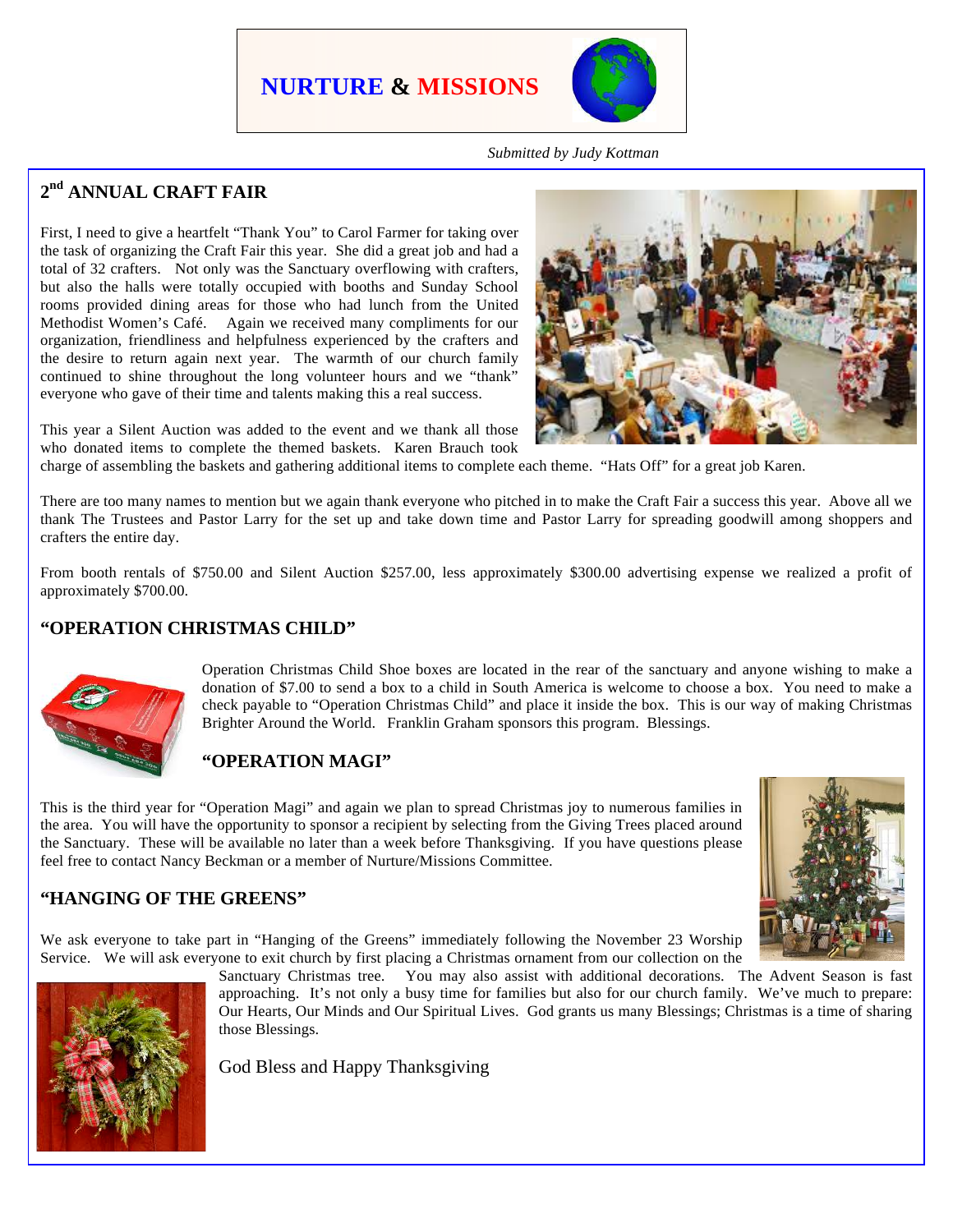

I thought Jesus was the only Miracle Worker until I noticed a new bottle sitting on a shelf in our shower stall.

In bold letters affixed to this dispenser of miracles were the words: 'miracle worker – miraculous antiageing lactic acid cleanser & mask gently exfoliates as it cleanses and conditions to reveal radiant, youthful-looking skin."

Who knew such miracles could occur? As I pondered that question while lathering my hair with shampoo, I suddenly realized those words may be true. It also dawned on me that someone was trying to send a not-so-subtle hint that I am getting and looking old.

So I rinsed my hair, and proceeded to cleanse my whole body with this new miracle cleanser. The bottle sure created temptation greater than anything Eve faced! I'll let you know next month how my aging, "un-radiant" skin is looking!

Until then, look for miracles all around us. The greatest of which is the Son, which greets us each morning!

May God Bless You, Jim



**Missed you last Sunday. I am still saving a seat for you. Your friend, Jesus**



**United Methodist Women**

*Submitted by: Judy Creasy*

**Tuesday, November 11th, 2014,** is the date of the UMW dinner meeting at the **Hamilton Bob Evens at 6:00 p.m.** All women are

invited for dinner and a short meeting.

The woman's **Christmas Dinner** will be on **December 2, 2014 at 6:30 p.m**. We will be catering Milillo's Italian food, we will have Christmas entertainment and we will be exchanging Christmas ornaments. **Linda Estep** will be **selling the tickets** during the month of November, be sure to buy your tickets early.

We are still collecting **old eyeglasses**. Please remember to bring them to church for a donation to a third world country missions group.

Our **December meeting** will be a morning meeting on **Monday, December 1st in the church at 10:00 a.m**. We will be decorating for the Christmas dinner. Please mark your calendars and join us.

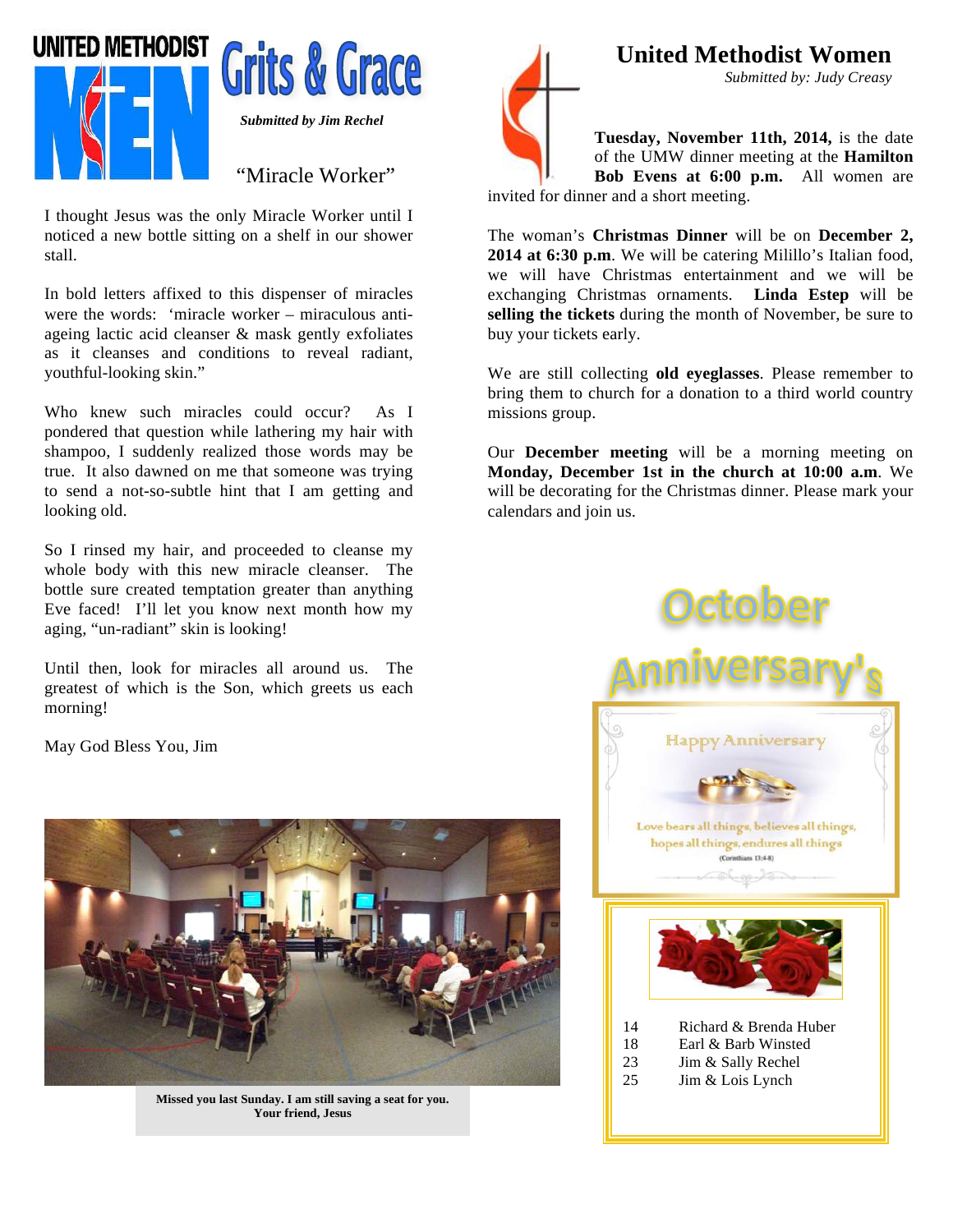# Vovember

7 Lynette Rheinfrank 10 Frank Auffinger 11 Meagan Henderson 11 Ann Montgomery 16 Dan Campbell



17 Annette Hegner 19 Wilma Spurlock 20 Austin Gleason 22 Nancy Mabis 23 Marie Gilman 24 Randy Anderson

#### **CONTINUING PRAYERS**

Continuing prayers for the vision of Ross Community United Methodist Church, Our Church Family; Pastor Larry and Cindy; Pastor John and Lisa; Pastor Kyle and Karen;

Pastor Grant and Ann; Bev Papet, our President, our nation and our military personnel, Gary Brown due to ongoing heart problems, Vicki Hilton, Dorothy Gard, Steve Jacobs, Linda Jacobs, Jake Phelps and family, Jo and Randy Anderson's great grandson Tyson and family, Bill & Linda Wright's sister-in-law; Annette Hegner (ongoing health issues); the Whirls Family; the Brownfield Family; the Merz Family; the Prentice Family.

*If you know of additions or deletions, please see or call Vicky Foster – 738-3748. Please give your e-mail address to Vicky for the Prayer Chain.*



#### **November**

| 2  | Nancy Beckman        |
|----|----------------------|
| 9  | <b>Tom Bevington</b> |
| 16 | Tim Zecher           |
| 23 | <b>Greg Conrad</b>   |
| 30 | <b>Wes Flannery</b>  |
|    |                      |



#### **December**

- 7 Roger Creasy
- 14 Jim Rechel
- 21 Leroy Singleton
- 28 Debbie Gilman



**SUNDAY SCHOOL & Jr. Church**



*Submitted by Sandy Hogeback* 

We now have 3 Sunday School Classes before Church starts. We have an Adult Class,  $1<sup>st</sup>$  Grade to  $3<sup>rd</sup>$  Grade Class and  $4<sup>th</sup>$ Grade & older Class. We also have a nursery that is open for anyone from birth to age four.

We started a Jr. Church program that meets after the Children's Moments in the Sunday School classroom. We meet first in the Cross Room so we can do a "Joys and Concerns" and have prayer. After the prayer we go to the classroom for a story and craft.

We need people to volunteer to do Jr. Church. Sarah Hogeback will be there to help you with Jr. Church. We will be ordering material to be used for Jr. Church or if you have something you want to use. There will be a sign up sheet in the hallway.



#### **November**

2 Roger & Judy Creasy 9 Bill & Brenda Oliver 16 Jim & Sally Rechel 23 Phil & Brenda Brown 30 Debbie Gilman & Lois Lynch

#### **December**

7 Wayne & Linda Estep 14 Butch & Trey Foster 21 Roger & Judy Creasy 28 Bill & Brenda Oliver

If you wish to be included on the Ushers & Greeters list please contact Lay Leader Jim Rechel.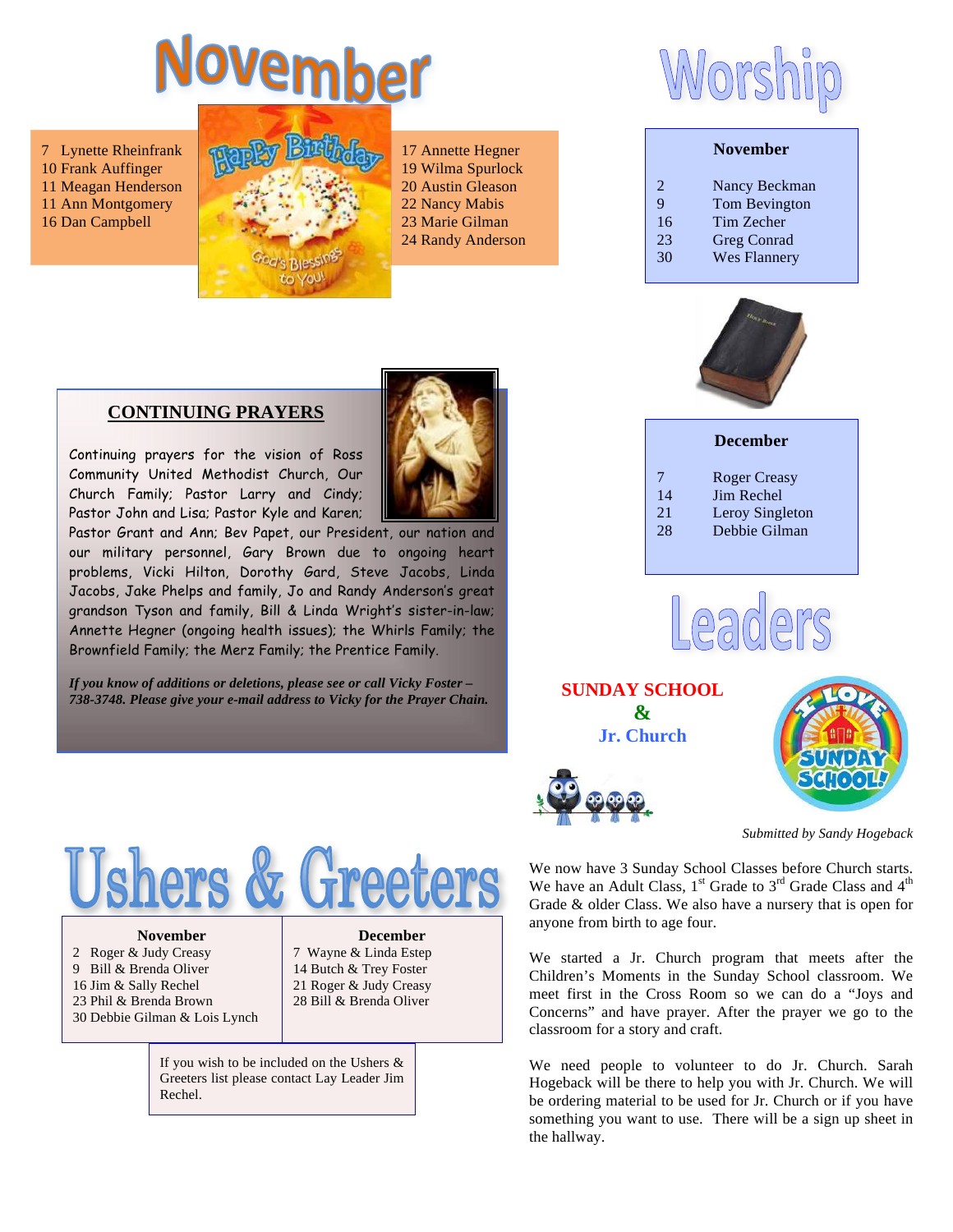

We are working on compiling a list of person's to fill in, if and/or, when Lori Campbell is ill or on vacation. If you know of someone who is proficient at playing the piano, please let me know?

This may be: yourself, a relative or friend. Possibly you have a connection with a school or another organization that may recommend a person who can play.

Thank You. Brenda Brown, Chairperson Staff Pastor Parish Relations Committee

| 11/2/14  | Saints and Us (Communion)     |
|----------|-------------------------------|
| 11/9/14  | Gideon – Man of Destiny       |
| 11/16/14 | <b>Stewardship Sunday</b>     |
|          | $3 +$ One-Christian Vocalists |
| 11/23/14 | After All It Is Thanksgiving  |
| 11/30/14 | First Sunday of Advent –      |
|          | "The Waiting Room"            |
| 12/7/14  | Second Sunday of Advent -     |
|          | "Save the Date" – Communion"  |
| 12/14/14 | Third Sunday of Advent –      |
|          | "Be the Light"                |
| 12/21/14 | Fourth Sunday of Advent -     |
|          | "Call Waiting"                |
| 12/24/14 | <b>Christmas Eve Service</b>  |
|          | Communion                     |
| 12/28/14 | The Dawning of a New Era      |
|          |                               |

"BEFORE YOU **JUDGE SOMEONE ELSE, STOP AND THINK ABOUT** ALL THAT GOD HAS **FORGIVEN YOU FOR.** 

**©GODFRUITS.COM** 



#### *Submitted by Brenda Brown*

Our Annual Charge Conference will be held on Sunday, November 23, 2014 from 4:30 –

6:00 p.m. at St. Mark's UMC on Symmes Road in Fairfield. It would be a blessing to have a good turnout from our church. Pastor Larry has mentioned all present going to dinner following this event.

On the last Sunday of the month the children will be collecting loose coins for local **MESSAGE SCHEDULE LOUD** collecting loose **SUNDAY** 



missions. Please remember to bring your loose change to help benefit this effort. Let's hear those metal buckets get LOUD helping support those in need.





The Pilgrims gave Thanks to the Lord